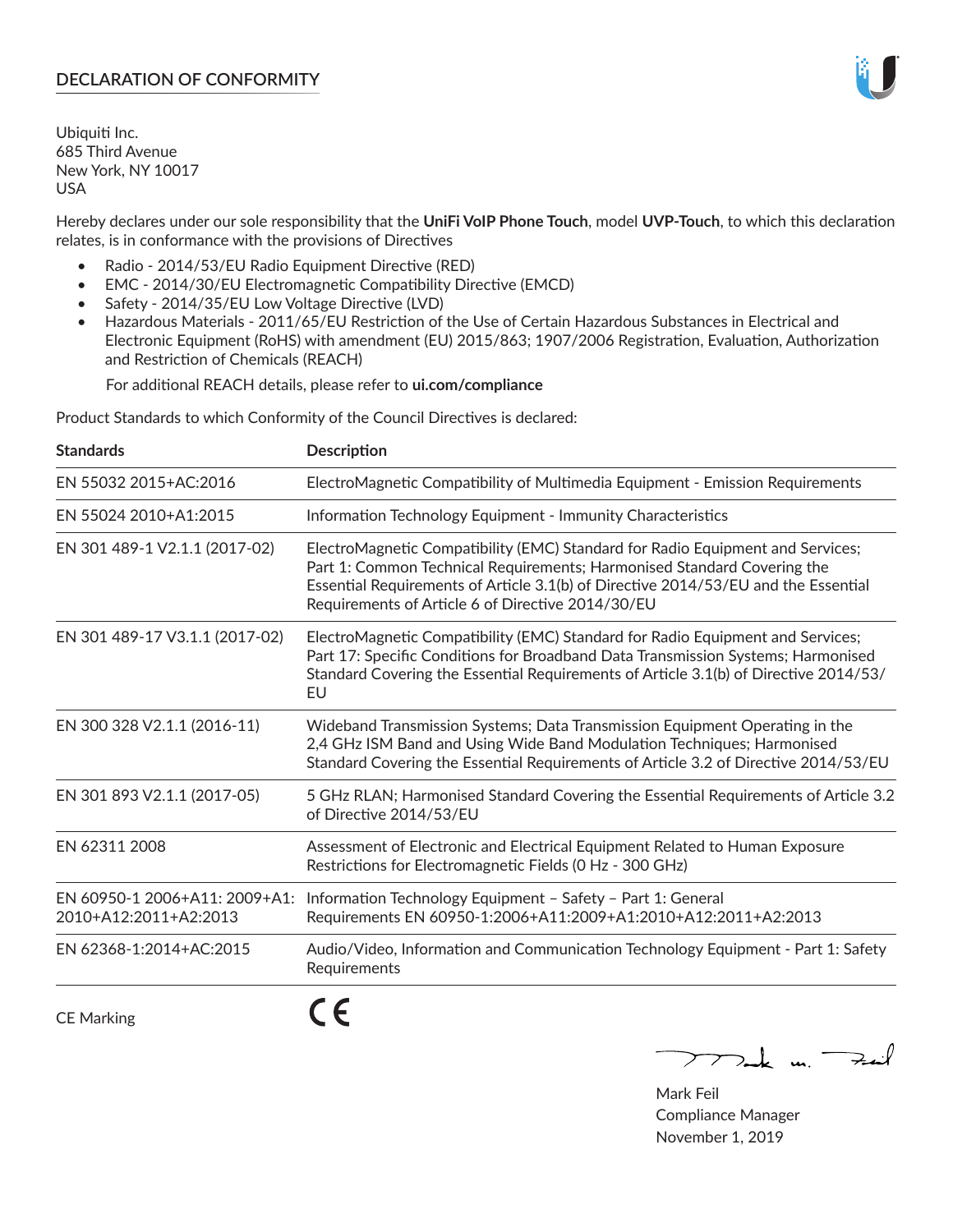# **DECLARATION OF CONFORMITY**



## **български** [Bulgarian]

С настоящото Ubiquiti декларира, че това устройство UVP-Touch е в съответствие със съществените изисквания и други приложими разпоредби на Директиви 2014/53/EC, 2014/30/ЕС, 2014/35/ЕС.

## **Hrvatski** [Croatian]

Ubiquiti ovim putem izjavljuje da je ovaj uređaj UVP-Touch sukladan osnovnim zahtjevima i ostalim bitnim odredbama Direktiva 2014/53/EU, 2014/30/EU, 2014/35/EU.

# **Čeština** [Czech]

Ubiquiti tímto prohlašuje, že toto UVP-Touch zařízení, je ve shodě se základními požadavky a dalšími příslušnými ustanoveními směrnic 2014/53/EU, 2014/30/EU, 2014/35/EU.

# **Dansk** [Danish]

Hermed, Ubiquiti, erklærer at denne UVP-Touch enhed, er i overensstemmelse med de væsentlige krav og øvrige relevante krav i direktiver 2014/53/EU, 2014/30/EU, 2014/35/EU.

# **Nederlands** [Dutch]

Hierbij verklaart Ubiquiti, dat deze UVP-Touch apparaat, in overeenstemming is met de essentiële eisen en de andere relevante bepalingen van richtlijnen 2014/53/EU, 2014/30/EU, 2014/35/EU.

## **English**

Hereby, Ubiquiti, declares that this UVP-Touch device, is in compliance with the essential requirements and other relevant provisions of Directives 2014/53/EU, 2014/30/EU, 2014/35/EU.

## **Eesti keel** [Estonian]

Käesolevaga Ubiquiti kinnitab, et antud UVP-Touch seade, on vastavus olulistele nõuetele ja teistele asjakohastele sätetele direktiivide 2014/53/EL, 2014/30/EL, 2014/35/EL.

## **Suomi** [Finnish]

Täten Ubiquiti vakuuttaa, että tämä UVP-Touch laite, on yhdenmukainen olennaisten vaatimusten ja muiden sitä koskevien direktiivien 2014/53/EU, 2014/30/EU, 2014/35/EU.

## **Français** [French]

Par la présente Ubiquiti déclare que l'appareil UVP-Touch, est conforme aux exigences essentielles et aux autres dispositions pertinentes des directives 2014/53/UE, 2014/30/UE, 2014/35/UE.

## **Deutsch** [German]

Hiermit erklärt Ubiquiti, dass sich dieses UVP-Touch Gerät, in Übereinstimmung mit den grundlegenden Anforderungen und den anderen relevanten Vorschriften der Richtlinien 2014/53/EU, 2014/30/EU, 2014/35/EU befindet.

## **Ελληνικά** [Greek]

Δια του παρόντος, Ubiquiti, δηλώνει ότι αυτή η συσκευή UVP-Touch, είναι σε συμμόρφωση με τις βασικές απαιτήσεις και τις λοιπές σχετικές διατάξεις των οδηγιών 2014/53/EE, 2014/30/EE, 2014/35/EE.

## **Magyar** [Hungarian]

Ezennel Ubiquiti kijelenti, hogy ez a UVP-Touch készülék megfelel az alapvető követelményeknek és más vonatkozó 2014/53/EU, 2014/30/EU, 2014/35/EU irányelvek rendelkezéseit.

## **Íslenska** [Icelandic]

Hér, Ubiquiti, því yfir að þetta UVP-Touch tæki er í samræmi við grunnkröfur og önnur viðeigandi ákvæði tilskipana 2014/53/ESB, 2014/30/ESB, 2014/35/ESB.

## **Italiano** [Italian]

Con la presente, Ubiquiti, dichiara che questo dispositivo UVP-Touch, è conforme ai requisiti essenziali ed alle altre disposizioni pertinenti delle direttive 2014/53/UE, 2014/30/UE, 2014/35/UE.